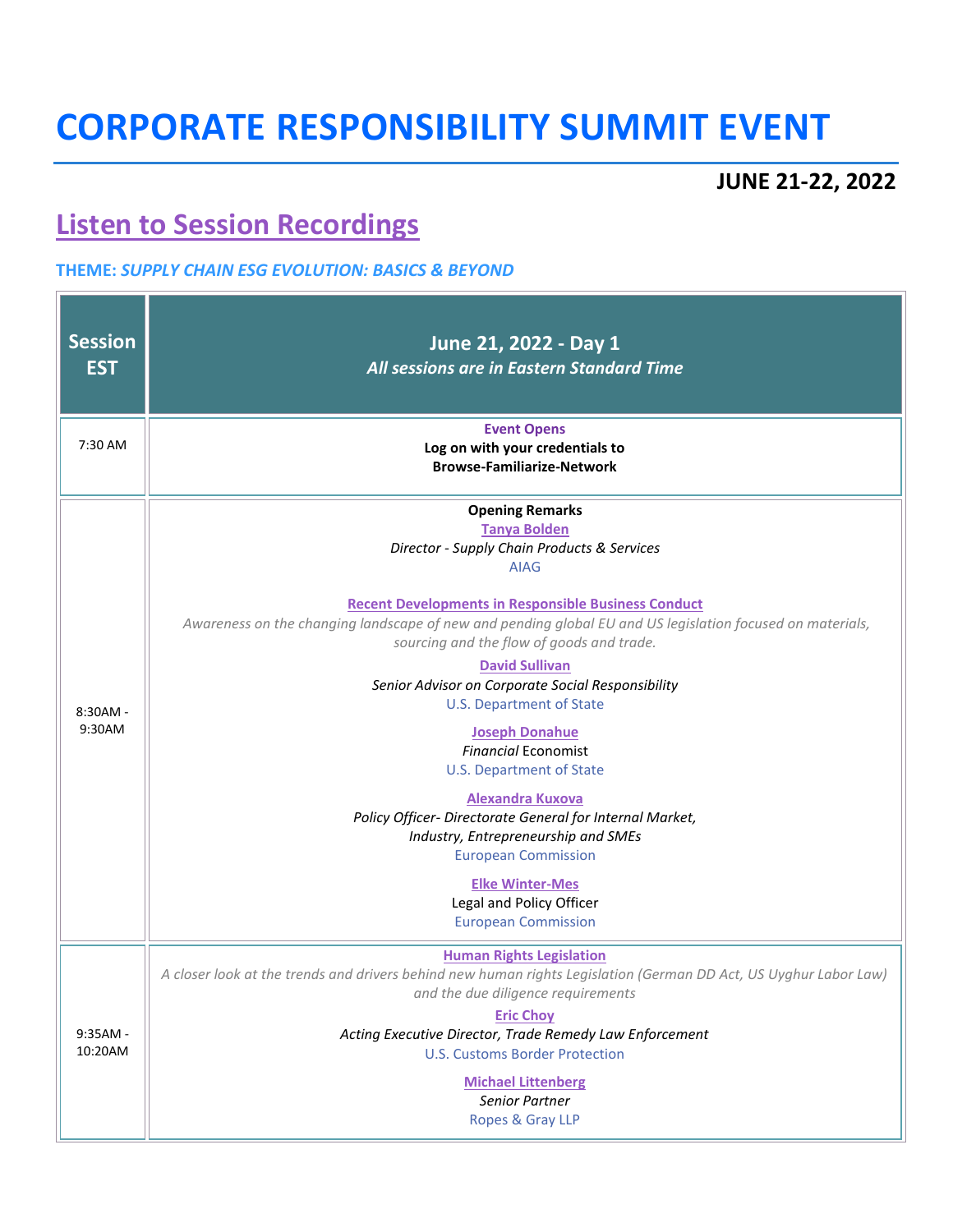| $10:20AM -$<br>10:30AM                     | <b>Break</b>                                                                                                                                                                                                                                                                                                                                                                                                                                                                                                                                                                                                                                                                 |                                                                                                                                                                                                            |                                                                                                                                                                                                                                                                                                                                                                               |
|--------------------------------------------|------------------------------------------------------------------------------------------------------------------------------------------------------------------------------------------------------------------------------------------------------------------------------------------------------------------------------------------------------------------------------------------------------------------------------------------------------------------------------------------------------------------------------------------------------------------------------------------------------------------------------------------------------------------------------|------------------------------------------------------------------------------------------------------------------------------------------------------------------------------------------------------------|-------------------------------------------------------------------------------------------------------------------------------------------------------------------------------------------------------------------------------------------------------------------------------------------------------------------------------------------------------------------------------|
|                                            | Environmental                                                                                                                                                                                                                                                                                                                                                                                                                                                                                                                                                                                                                                                                | Social                                                                                                                                                                                                     | Governance                                                                                                                                                                                                                                                                                                                                                                    |
| 10:30AM -<br>11:15AM<br>$(45 \text{ min})$ | <b>Global CAFÉ Legislation Summary &amp;</b><br><b>EU Battery Directive</b><br>Update with the top 5 countries for<br>CAFE Legislation and an introduction<br>to the upcoming Battery and Product<br><b>Passport Directives</b><br><b>Joerg Walden</b><br><b>Founder and Advisory Board</b><br>member<br><b>IPoint Systems Gmbh</b>                                                                                                                                                                                                                                                                                                                                          | <b>EU Conflict Minerals Regulation</b><br>An update on implementation<br><b>Jennifer Peyser</b><br>Vice President, Responsible Sourcing<br><b>Responsible Business Alliance</b>                            | <b>German Due Diligence Act</b><br><b>Deep Dive</b><br>How this impacts the supply chain<br>and what you as a stakeholder<br>must consider within your<br>management systems and<br>purchasing activities.<br><b>Mark Temme</b><br>Global Business Development<br>Manager<br>Intertek                                                                                         |
| 11:15AM -<br>11:45AM                       | <b>Break</b>                                                                                                                                                                                                                                                                                                                                                                                                                                                                                                                                                                                                                                                                 |                                                                                                                                                                                                            |                                                                                                                                                                                                                                                                                                                                                                               |
| $11:45AM -$<br>12:45PM                     | <b>Global Guiding Principles &amp; Practical Guidance: OEM Panel Discussion</b><br>An OEM perspective on the new Global Guiding Principles & Practical Guidance - and what to expect in the future.<br><b>Alissa Yakali</b><br>Sustainability and Supplier Relations Manager<br>Honda of America Mfg. Inc.<br><b>Deb Heed</b><br>Purchasing Manager, Supply Chain Sustainability<br><b>Ford Motor Company</b><br><b>Lori Fairchild</b><br>Program Manager - Responsible Sourcing & Sustainability<br><b>Stellantis</b><br><b>Maryellen Salliotte</b><br>Senior Supply Chain Social Responsibility Analyst<br><b>General Motors Company</b><br><b>Moderator: Tanya Bolden</b> |                                                                                                                                                                                                            |                                                                                                                                                                                                                                                                                                                                                                               |
|                                            | Environmental                                                                                                                                                                                                                                                                                                                                                                                                                                                                                                                                                                                                                                                                | <b>Social</b>                                                                                                                                                                                              | Governance                                                                                                                                                                                                                                                                                                                                                                    |
| 12:50PM -<br>1:35PM                        | <b>Circular Economy</b><br>Insight on what material needs there<br>are and what we need to do to<br>implement it.<br><b>Michael Wurzman</b><br>President<br><b>RSJ Technical Consulting</b><br><b>Dana Cooper</b><br>Contractor<br><b>Michigan Materials Marketplace</b>                                                                                                                                                                                                                                                                                                                                                                                                     | <b>Responsible Steel Overview</b><br>An overview of this automotive<br>collaboration for responsible steel<br>sourcing.<br><b>Shivakumar Kuppuswamy</b><br>Policy and Impacts Director<br>ResponsibleSteel | <b>How Automotive Manufacturing</b><br><b>Companies Performed on Human</b><br><b>Rights</b><br>Insights on how the automotive<br>sector performed on human rights,<br>including supply chain management<br>and sector risks such as forced and<br>child labour<br><b>Talya Swissa</b><br>Research Project Manager<br><b>Corporate Human Rights</b><br><b>Benchmark at WBA</b> |
| 1:40PM -<br>2:30PM                         | <b>NGO Perspectives on How Conditions Are Improving</b><br>An NGO Perspective on how global efforts to source responsibly are improving conditions in the DRC.<br><b>Joanne Lebert</b><br><b>Executive Director</b><br><b>IMPACT</b><br>Closing                                                                                                                                                                                                                                                                                                                                                                                                                              |                                                                                                                                                                                                            |                                                                                                                                                                                                                                                                                                                                                                               |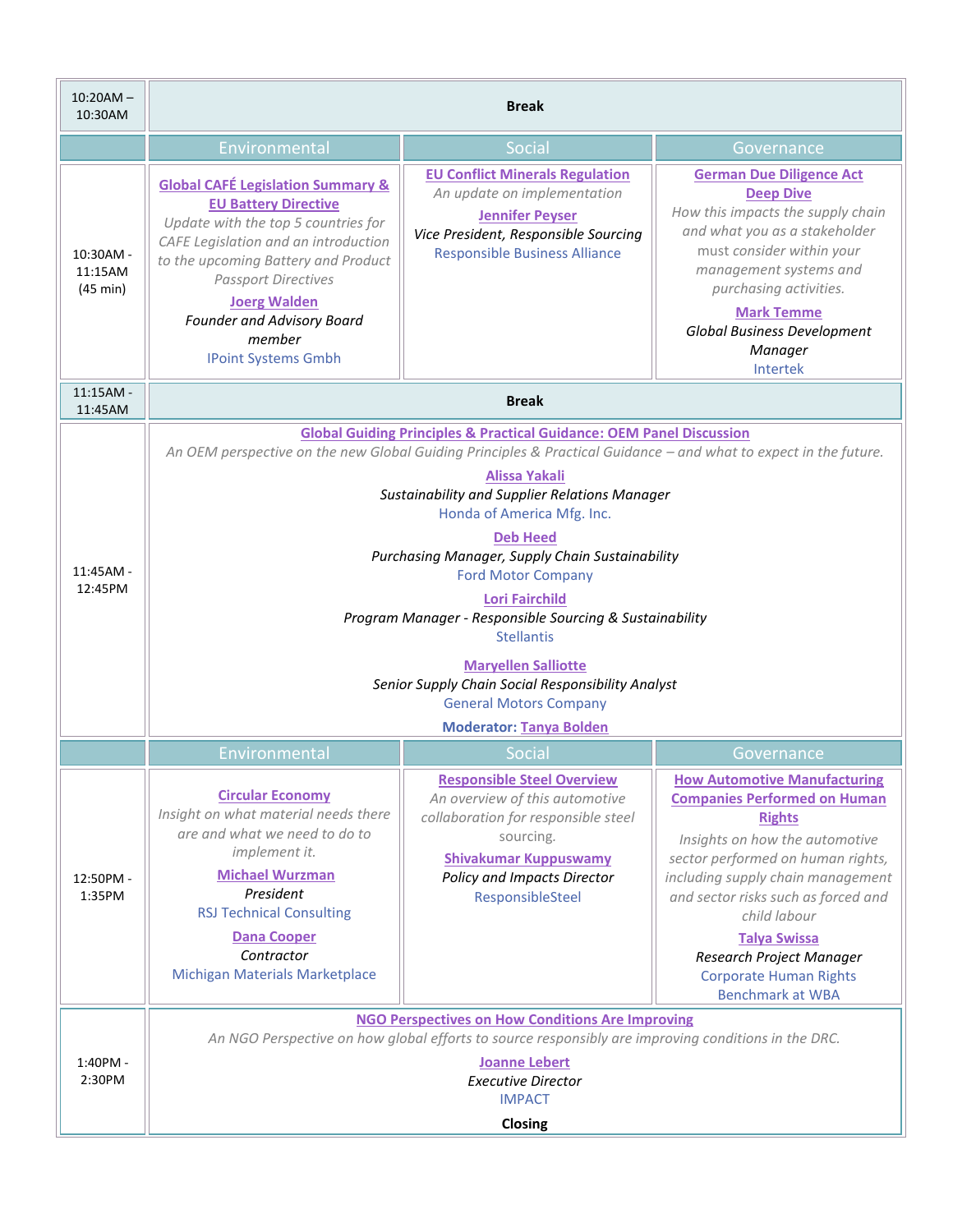|                              | <b>Tanya Bolden</b><br>Director - Supply Chain Products & Services<br><b>AIAG</b>                                                                                                                                                                                                             |                                                                                                                                                                                                      |                                                                                                                                                                                                            |  |
|------------------------------|-----------------------------------------------------------------------------------------------------------------------------------------------------------------------------------------------------------------------------------------------------------------------------------------------|------------------------------------------------------------------------------------------------------------------------------------------------------------------------------------------------------|------------------------------------------------------------------------------------------------------------------------------------------------------------------------------------------------------------|--|
| <b>Session</b><br><b>EST</b> | June 22, 2022 - Day 2<br>All sessions are in Eastern Standard Time                                                                                                                                                                                                                            |                                                                                                                                                                                                      |                                                                                                                                                                                                            |  |
| 7:30AM                       | <b>Event Opens</b><br>Log on with your credentials to<br><b>Browse-Familiarize-Network</b>                                                                                                                                                                                                    |                                                                                                                                                                                                      |                                                                                                                                                                                                            |  |
| $8:30AM -$<br>9:25AM         | <b>Opening Remarks</b><br><b>Lecedra Welch</b><br>CR Program Manager/Environmental Sustainability<br><b>AIAG</b>                                                                                                                                                                              |                                                                                                                                                                                                      |                                                                                                                                                                                                            |  |
|                              | <b>Climate-Related Risk and Financial Disclosures</b><br>Insight on how the Investor Community is managing Climate-Related Risk and Financial Disclosures<br><b>Jing Zhang</b>                                                                                                                |                                                                                                                                                                                                      |                                                                                                                                                                                                            |  |
|                              | <b>Head of Climate Research</b><br>The Value Reporting Foundation                                                                                                                                                                                                                             |                                                                                                                                                                                                      |                                                                                                                                                                                                            |  |
| $9:30AM -$<br>10:15AM        | <b>SEC Task Force on Climate and ESG</b><br>An overview on the SEC Task Force on Climate and ESG Issues/Reporting<br><b>Aaron Sikora</b><br><b>Risk Assurance Partner</b><br><b>PwC</b><br><b>Lisa Mautz</b><br><b>Managing Director</b><br><b>KPMG LLP</b><br><b>Moderator: Tanya Bolden</b> |                                                                                                                                                                                                      |                                                                                                                                                                                                            |  |
| $10:15AM -$<br>10:30AM       |                                                                                                                                                                                                                                                                                               | <b>Break</b>                                                                                                                                                                                         |                                                                                                                                                                                                            |  |
|                              | Environmental                                                                                                                                                                                                                                                                                 | Social                                                                                                                                                                                               | Governance                                                                                                                                                                                                 |  |
| 10:30AM -<br>11:15AM         | <b>Net-Zero and Carbon Neutrality</b><br>Overview of the Net-Zero Standard<br>and Carbon Neutrality, best<br>practices on reduction and strategies<br>on how to achieve<br><b>Justice Hadley</b><br>Sector Lead, Corporate Engagement<br><b>CDP</b>                                           | <b>How Data is Being Used to Build</b><br><b>Tools</b><br>Transparency - How the data<br>companies disclose is being used.<br><b>Assheton Carter</b><br>Founder and CEO<br><b>TDI Sustainability</b> | <b>How Are You Reporting on Your</b><br><b>Mineral Due Diligence</b><br>Current trends in corporate<br>disclosure<br><b>Luca Maiotti</b><br>Policy Analyst, Responsible Business<br>Conduct<br><b>OECD</b> |  |
| 11:15AM-<br>11:45AM          |                                                                                                                                                                                                                                                                                               | <b>Break</b>                                                                                                                                                                                         |                                                                                                                                                                                                            |  |